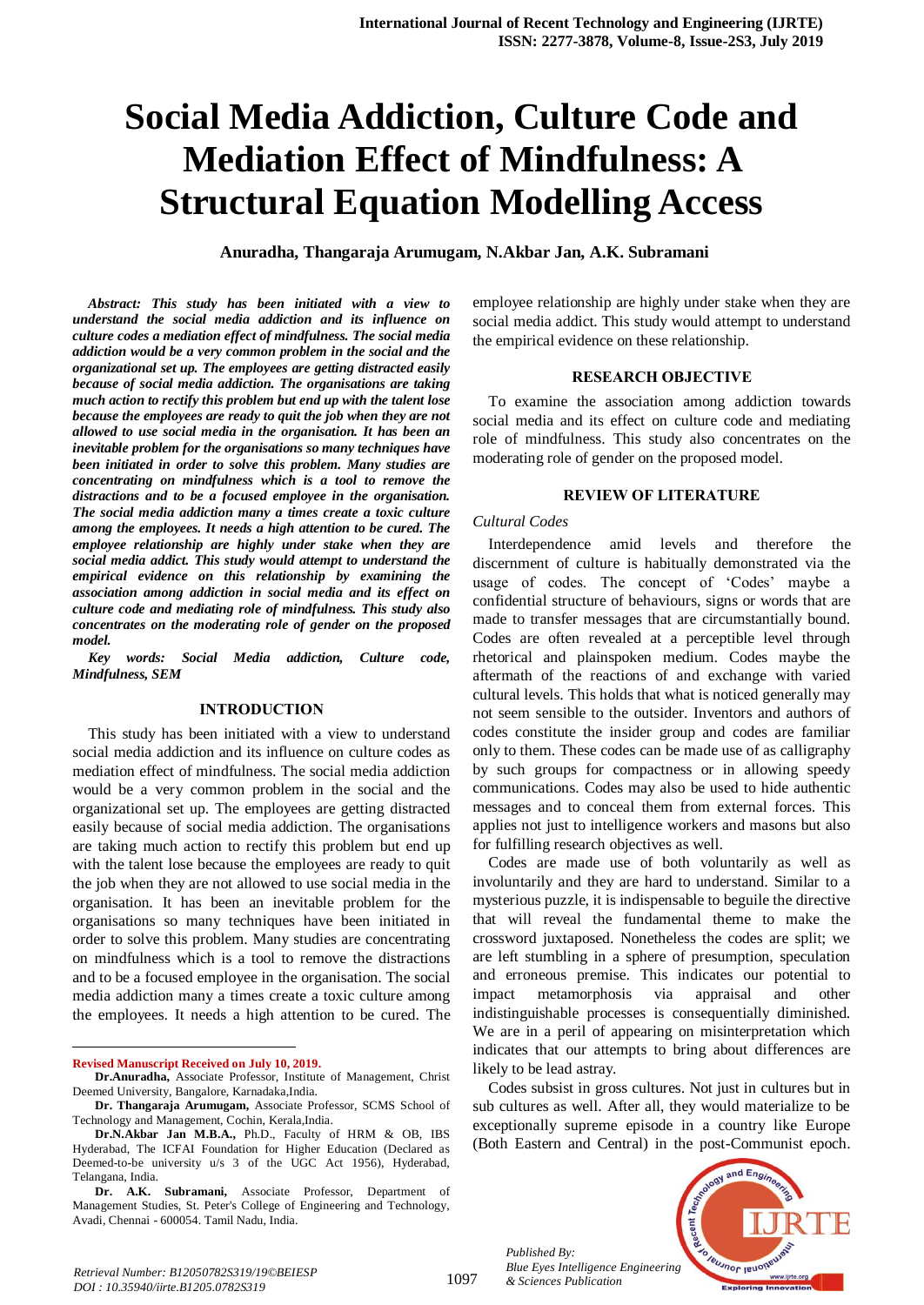#### **SOCIAL MEDIA ADDICTION, CULTURE CODE AND MEDIATION EFFECT OF MINDFULNESS: A STRUCTURAL EQUATION MODELLING ACCESS**

Much before 1989, it could be proclaimed that the usage of codes was important to be conscious of the beliefs impermissible to the Party State to destabilize the encumbrance of amalgamated cultures and to operate in a system that promoted decreasing levels of certitude, hypothesis and self-defense. The disintegration of a wall did not bring a closure to these theories overnight. Furthermore, a different set of credence came into the picture inclusive of a bizarre and robust traction between 'a desire for artifacts Western' and reminiscences of 'renunciation' by the West half a century ago. Culturally or artistically, many of such nations plunged into a condition of flux and equivalently codes became hard to access and fathom. In addition, this was aggravated by an ancient correspondence of external interest in execution with command. Likewise, the idea of self-reflection had been furnished meaningless as personal and professional evolution was seldom self-sufficient. In a nutshell, many Europeans (Both from Eastern and Central Europe) underwent a profound ignorance wherein codes aided both to maintain the past order and to give articulation to the new.

In this frame of reference, Western donors and bureaucrats instigated the idea and enactment of assessment. These donors and bureaucrats specifically those with command over huge capital inclined to build evaluation by means of hitting deadlines and scanning resource-use. For instance, many schemes capitalized by the USAID and EU. In Sorokin locution, the primary 'homo-sapiens agents' to get into the 'alien' tradition brought a futuristic word 'evaluation' tied to similar terms such as regulated outcomes and 'control'. Furthermore, these impacts on the culture were vigorous since they were backed by an enormous reservoir which was deficient in Eastern and Central Europe back then. Many distant arbitrators came into this domain with varied insights of the objects of evaluation based on a hope in progress and edification. They also possessed competence but the competence of expertise not reservoir.

These entire artistes make use of codes in their nonamateur, civic and legislative positions. Comprehension of codes is difficult in resident culture. When a cluster of people belonging to differing nations and establishments with varied political and societal backgrounds are made to gather to do a work that is differently recognized, there is room for misunderstanding. This caters a predominant trial to the comportment of effective scrutinization and the occasion for transformation.

## **SOCIAL MEDIA ADDICTION**

For investigating the sleep inducing imminent in online life, most at first to perceive need those people make routine with regards to such media. Kaplan and Haenlein (2010), it is characterized as 'a group of electronic demands that strengthen on the emotional and cutting edge substratum of Web 2.0 and which allows the development and exchange of substance that is client driven (p.61).

Social work discussions, at the end of the day, regularly known as web based life are examined high on close to home. The others variables of grouping are social nearness and wealth of media.

With investigating various models of online structures (For example, augmented reality models and web journals),

one goes to the understanding that such connections are named medium on social substance productivity.

Social substance and media productivity might be characterized as 'the audile, visual and physical obstruction that can be accomplished that licenses to show up between talking members' thinking about the way that web based life grants inputs relating to correspondence

Expressed the quantity of people making utilizing of social work locales and relating web based life to social work destinations, we have embraced to focusing on this kind of innovation. In the year 2016, 78% of grown-ups had at absolute bottom 1 profile via web-based networking media (Statista.com, 2017) and dispensed a standard of 1.9667 hours once day by day via web-based networking media. In sharp differentiation to the start of the decade, normal divisions of grown-ups who utilize the Internet are on social stages. The fourth normal movement on the web is person to person communication.

Notwithstanding, the greater part of the client driven online networking send these destinations at first for social articles with basic divisions understanding that 'being in contact with existing relatives and companions is the central reason they utilize such locales' and half enlightening the equivalent concerning restoring bonds with old friends (Smith, 2011). This examination deciphers sticking to web based life as a subdivision of Youngs (200) Internet oppression on the grounds that the essential object of web based life seems, by all accounts, to be making and dragging out relations To acknowledge explicit components of social stage compulsion, Esgi (2016) actuated this work through the blooming of SMAT17 scale.

Online life sticking is a locution irregularly used to refer to somebody using lion's share of their time utilizing Instagram, Facebook, Twitter or some other web based life stages such that obstructs components of their normal life.

To college students who are millennial, social media sites are particularly important since it has been shown that a huge amount of time is spend with e-connected and the Internet is made use of by them for fulfilling social objects. One research indicated that students of colleges who were found to have problematic use of the Internet (As per Young's Internet Addiction Test) more frequently reported having issues in connection with the usage of Facebook Unexceptionally, administration of time was the chief concern that pupils underwent. Of late, Kircaburun (2016) discovered that addiction for social media was directly proportional to routine usage of Internet and amongst teens resulted in depression ultimately.

Another case seeking to govern about Generation Y who feels glued to social media disclosed that participants underwent flamboyance, forbearance, the intrapsychic factor of squabble and degeneration connected with their usage of social media (Cabral, 2011). In the opinion of Cabral (2011), interconnection of the factors of addiction with the users of social media shows, generation Y alphabetizes social media above other tasks and demands to using social media much more to attain satisfaction. Participants in this

*Published By: Blue Eyes Intelligence Engineering & Sciences Publication* 

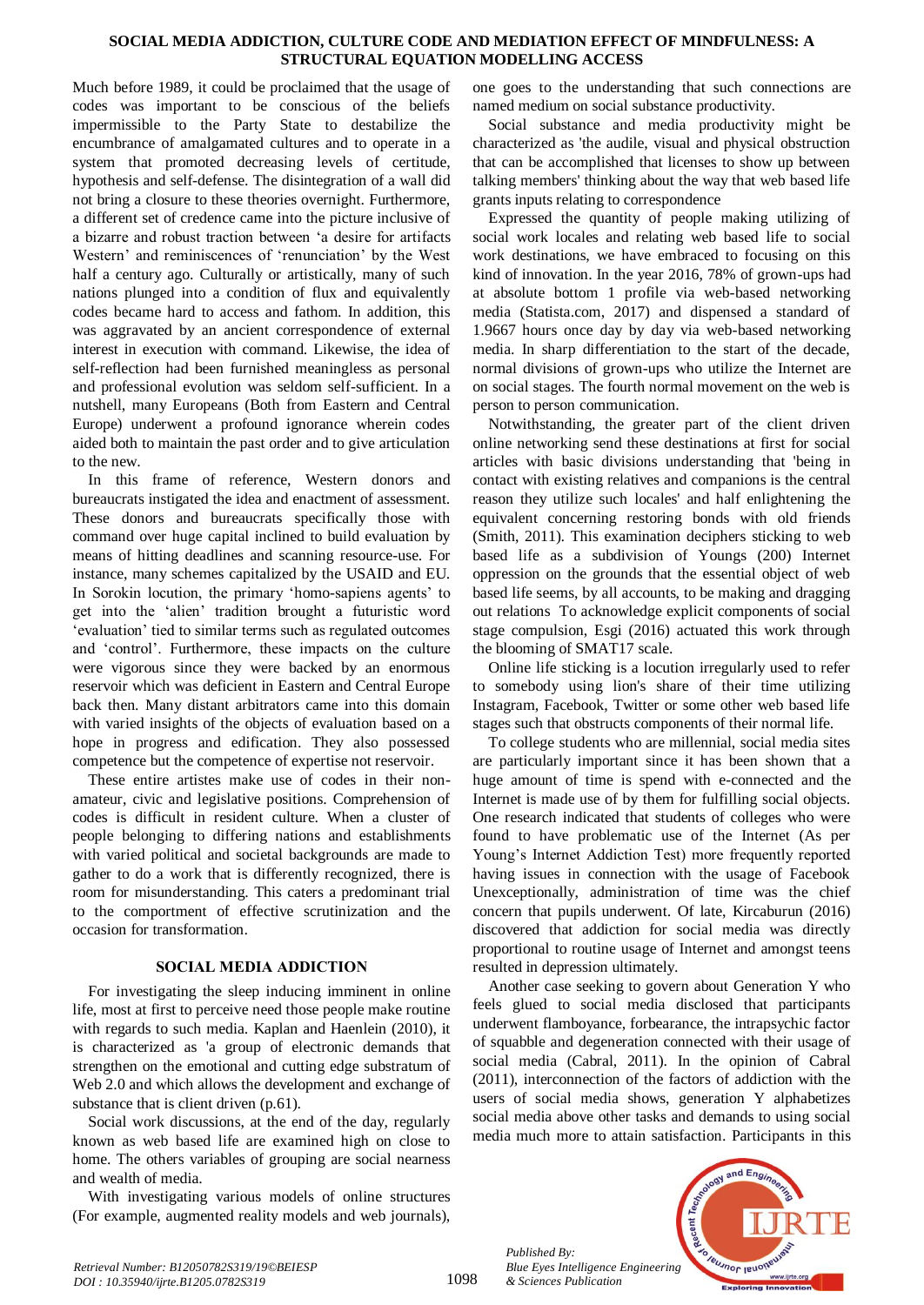study cognized state that there is a need to reduce the usage of such networks but discovered it was hard to do so. This detection identifies with themes visible in the study relating to Internet addiction coming to the conclusion that the generation Y is glued to social media.

With respect to diffusion of technology into each and every element of the lives of Y generation, where the adoption social media is indispensable to millennials. Nicholas Carr (2010) proposes that cyberspace technologies presently convoys the behavior of individuals and form their own views and as a matter of cause, contemporary society lives in a globe of interferences. These interferences are not coincidental; however, in fact they are present as a result of an individual's compulsion to regularly be in touch. According to Carr, these interruptions are altering the mannerism in which individuals process and transact data where cyberspace is partially held accountable to a huge deterioration in the skill to concentrate.

With the huge and periodic dependence for cyberspace technology, no obstruction is shown by individuals and what is left-they just don't prefer to. Disruptions have become the standard and concentration has become near to paradoxical (Carr, 2010; Mott, 2013). The automation aftermath is additionally presented in Roberts et al. (2014). Such researchers traversed the civic element of mobile device addictions wherein the usage of all type of gadgets, such as social media belvederes like Instagram and Pinterest may result in gluing onto social media.

Because of the opportunities that grant entry use the social media mesh on all the gadgets, where individuals are open to view or access the respective links at whenever they need and any number of times as per their respective choices. As per a research conducted by IDC which is an analytics firm, smartphone freaks "view their FB pages at a standard of fourteen times per day" (Subbaraman, 2013). The individuals today scan their FB accounts while shopping, exercising, and while they drive. Messages are delivered 24/7, it is impractical for many individuals to maintain a distance from the chosen social mesh for not more than just a little clock hours. Generation Y has been most addicted with regards to social media, which is todays fixed occupancy of the society. So the Y generation is not able to give up the addiction of social media. The researchers have used Martin et. al (2013) conceptual base for exploring the fact of the research, hence by takes into consideration the following questions to be answered :

**RQ1:** Demanded to refrain the social media, does the Y Generation who constitute the student lot of colleges display addictive-like conducts? (For instance: close proximity with the phase of addiction)

Running Subject-line: Traversing social media gluing amongst the Y Generation.

**RQ2:** Is social media utilization by Y Generation in colleges representative of tardy phases of the consumption period based on their schedule or the number of times on social media podium (For instance: with close proximity to addiction or addiction episodes) ?

**RQ3:** Are the Generation Y college pupils likely to tread on the heels of flexible or dysfunctional consumption process not beyond the addiction phase?

#### **MINDFULNESS**

The theory of flow has connection with the theory of mindfulness which may be defined as a dynamic situation of apprehension wherein surveillance is concentrated on immediate setting and making schedules anew for conduct and is related with a consciousness of regulator and optimistic visceral (Kee and Wang, 2008; Moscardo, 2008). It is explained as a road to inevitable state for flow (Wright et al., 2006). The concept definition with regards to behavioural science (Langer, 1989), is a specimen where two-fold processing method is adopted, hence it is base for various concepts in the field of psychology (Evans and Curtis-Holmes, 2005; Smith and DeCoster, 2000). Processing done with binary model argue that humans generally retaliate in one of the two means to a circumstance-with trivial processing.

Another name for trivial processing is automatic processing and is concerned with notions regarding insensate patterns of thoughtful With respect to theory concerning mindfulness, trivial processing has linkages to mindlessness whereas in-depth processing has linkages to mindfulness. Binary processing concepts are customary in behavioural sciences and are made use of in various areas of societal perception inclusive of reckoning, discernment and choice creation (Evans, 2008). Example, two key models to elucidate eloquent exposé efficiency and change of attitudes, advancement plausibility type and trial and error methodical type are binary processing concepts.

The notion of binary processing is vital in optimistic psychology, wherein a significant distinction is made between indulgent contentment and welfare (Ryan and Deci, 2001). Former is an ephemeral condition related to minimal engagement with a condition, whereas the latter is a durable emotional state connected with in-depth refining and indistinguishable circumstances to those delineated for mindfulness, and probable contribution to all-embracing welfare and enhanced living standard. Mindfulness as a prudent situation to be revitalized in tourists since it has associations with a span of more optimistic outcomes. If this argument gains acceptance by us, then it is vital to comprehend the state estimated to mindfulness.

There is substantial convergence between the list and the attributes associated with optimistic examinations of tourists and consumer incidents which are itemized in the commencement of this division. Moscardo (2008) makes use of the convergences for proposing the usage of mindfulness with illustrative term in tourist encounters. She has confrontation, 2 group of elements embolden mindfulness. The initial ones are which snatch attention and those are inclusive of extreme inducements, creativity and revelation. So antecedents could visible with inevitable but insufficient to inspire mindfulness. Hence further elements above listed which can grab attention and motivate in-depth handling. Langer (1989) records a distinguishable contrast with regards to

Berlyne's (1960) task fundamental to curiosity. He argues that there are few cues that are environmental which are



*Retrieval Number: B12050782S319/19©BEIESP DOI : 10.35940/ijrte.B1205.0782S319*

1099

*Published By:*

*& Sciences Publication*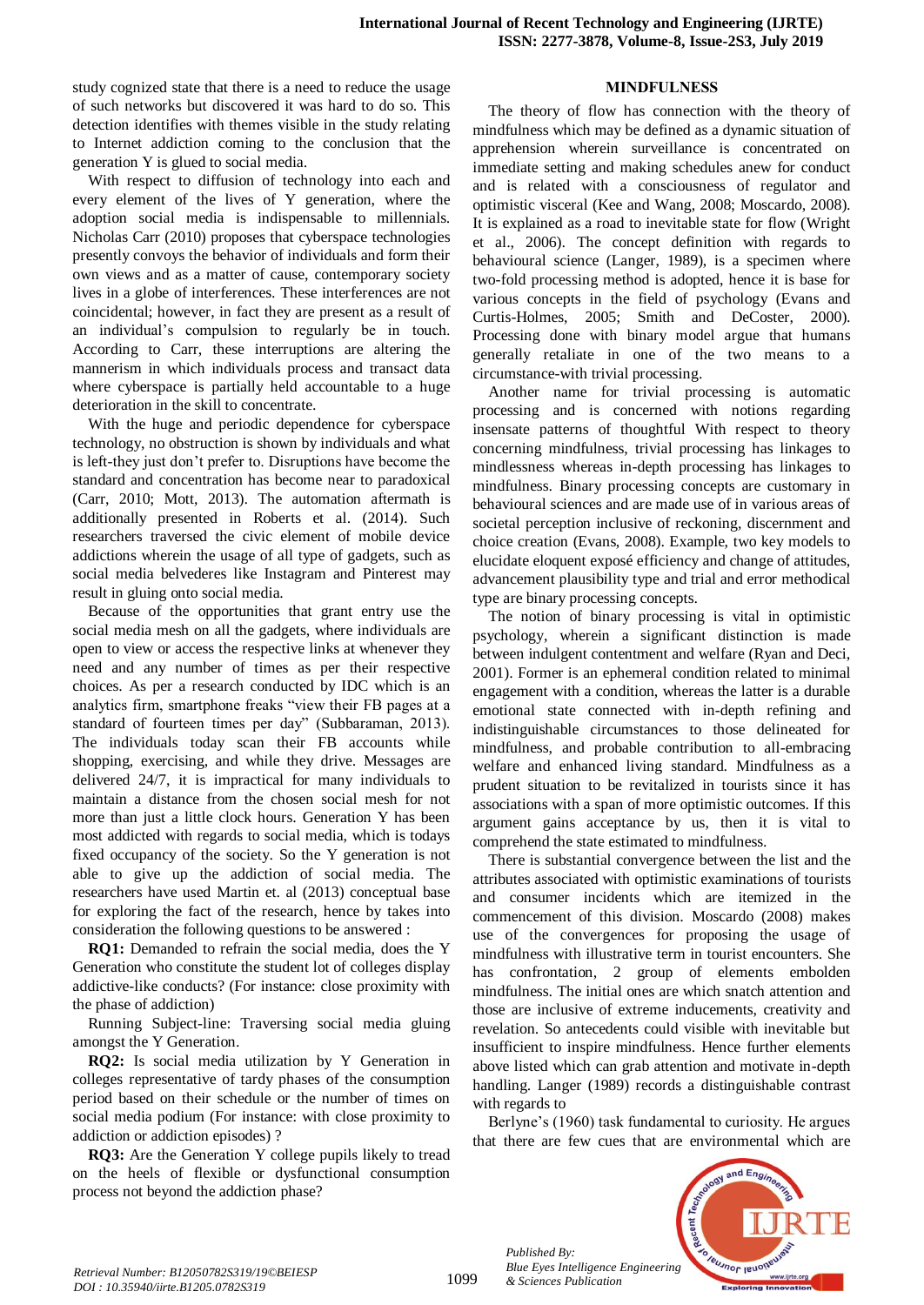## **SOCIAL MEDIA ADDICTION, CULTURE CODE AND MEDIATION EFFECT OF MINDFULNESS: A STRUCTURAL EQUATION MODELLING ACCESS**

probable to grab the concern to have a larger likelihood of which is straightly proportional to our instant endurance. But, it is also understand that they give out negligible threats, they are generally disregarded. A transparent linkage subsists here with the task on insentient patterns of thinking and involuntary processing (Bargh, 2006).

## **METHODOLOGY**

This study includes the three latent variables namely Social media addiction, Mindfulness and culture code. These factors have got four items each which are taken as instrument through which the data collected. The instrument would contain 12 questions. E-format of the questionnaire was circulated among 183 respondents among which 100 responses were returned. This data were further taken for analysis through SPSS AMOS for model development. The teachers are the respondents of the research study those who are engaged in teaching for the student who are pursuing their higher education.

**H1:** The social media addiction has an impact on culture code

**H2:** The relationship between social media addiction and culture code is mediated by mindfulness

The above mentioned hypothesis are measured using structural equation modelling which tests the series of regression relationships. The latent variables consist of measured items which require scientific process of data validation and the factor reliability needs to be tested.

## **RELIABILITY & RESULT**

In the table.1, the items are checked with reliability through reliability statistics. The Cronbach Alpha value .744 denotes that the items are acceptable on reliability.

| <b>Table1. Reliability Statistics</b> |                                                               |    |  |  |  |  |  |
|---------------------------------------|---------------------------------------------------------------|----|--|--|--|--|--|
| Cronbach's<br>Alpha                   | Cronbach's Alpha<br>Based on Standardized N of Items<br>Items |    |  |  |  |  |  |
| 676                                   | 744                                                           | 12 |  |  |  |  |  |

| <b>Table.2. Item Statistics</b> |                       |     |  |  |  |  |  |
|---------------------------------|-----------------------|-----|--|--|--|--|--|
| Mean                            | <b>Std. Deviation</b> | N   |  |  |  |  |  |
| 7.810000                        | 1.3962793             | 100 |  |  |  |  |  |
| 3.672000                        | .7005164              | 100 |  |  |  |  |  |
| 5.365000                        | 1.5304568             | 100 |  |  |  |  |  |
| 5.442000                        | 1.2084032             | 100 |  |  |  |  |  |
| 4.010000                        | 1.1269428             | 100 |  |  |  |  |  |
| 5.805000                        | 1.3152850             | 100 |  |  |  |  |  |
|                                 |                       |     |  |  |  |  |  |

| <b>Table.3. Scale Statistics</b> |          |                   |                   |  |  |  |  |  |
|----------------------------------|----------|-------------------|-------------------|--|--|--|--|--|
| Mean                             | Variance | Std.<br>Deviation | N<br><b>Items</b> |  |  |  |  |  |
| 65.326                           | 42.838   | 6.545098          | 12                |  |  |  |  |  |

The Table 2 provides mean value of the each items with the standard deviation. That shows the basic descriptive information of the data. Table.2 gives the information about the variance in the data set. These would help understand the data nature and variance levels.

| <b>Table.4. Intra-class Correlation Coefficient</b> |              |                                               |                          |                  |    |                  |          |  |  |
|-----------------------------------------------------|--------------|-----------------------------------------------|--------------------------|------------------|----|------------------|----------|--|--|
|                                                     | Intra- $95%$ |                                               |                          |                  |    | F Test with True |          |  |  |
|                                                     |              |                                               | class Confidence Value 0 |                  |    |                  |          |  |  |
|                                                     |              | Correl Interval                               |                          |                  |    |                  |          |  |  |
|                                                     |              | ation <sup>b</sup> Lower Upper Val df1 df2 Si |                          |                  |    |                  |          |  |  |
|                                                     |              |                                               | Bound Bound ue           |                  |    |                  | g        |  |  |
| Single                                              |              |                                               |                          | $\frac{3.09}{1}$ | 99 |                  | 108 .00  |  |  |
| Measures                                            |              | $.148^a$ $.101$ $.211$                        |                          |                  |    | Q                | $\Omega$ |  |  |
|                                                     |              |                                               |                          | $\frac{3.09}{1}$ | 99 | 108              | .00      |  |  |
| Average<br>Measures                                 |              | $.676^{\circ}$ .574 .763                      |                          |                  |    | Q                |          |  |  |

Two-way mixed effects model where people effects are random and measures effects are fixed.

a. The estimator is the same, whether the interaction effect is present or not.

b. Type C intraclass correlation coefficients using a consistency definition-the between-measure variance is excluded from the denominator variance.

c. This estimate is computed assuming the interaction effect is absent, because it is not estimable otherwise.

The above table reveals the recommended relative inter correlation and intra correlation statistics. The groups are better fit within and vary with the factor differences.

# **STRUCTURAL MODEL**

A structural equation model has been developed with reliable latent exogenous and endogenous variables. The mediators' part is also measured with the model. The mediator may positively influence the association found among the variables of dependent and independent.



*Published By:*

*& Sciences Publication*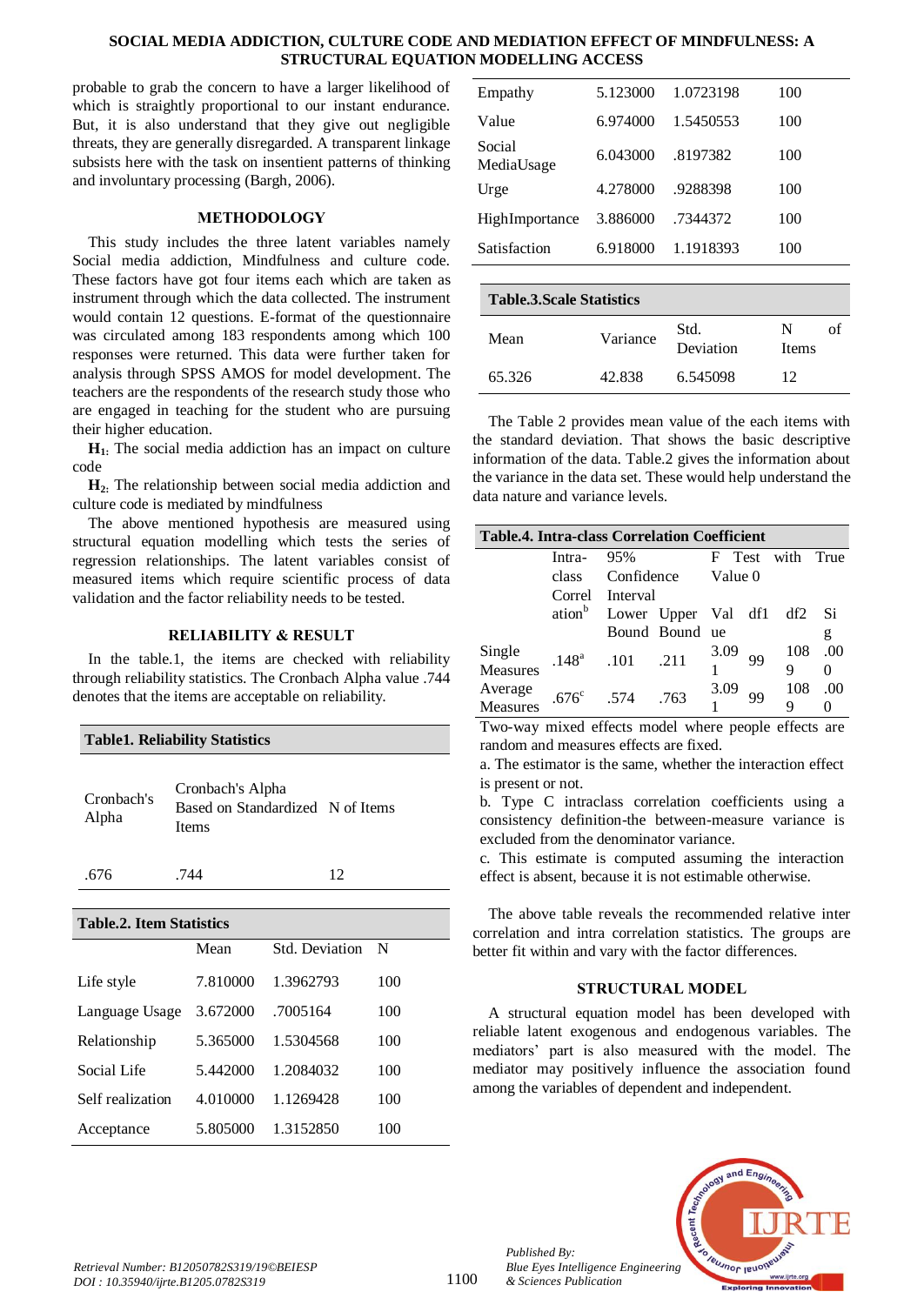

**Model.1: Influence of addiction towards social media on culture code - Male Model.2: Influence of addiction towards social media addiction on culture code - Female**

| <b>TABLE.5: CMIN - Model</b> | <b>NPAR</b> | <b>CMIN</b> | DF |      | <b>CMIN/DF</b> |
|------------------------------|-------------|-------------|----|------|----------------|
| Default model                | 58          | 334.757     | 98 | .000 | 3.416          |
| Saturated model              | 156         | .000        |    |      |                |
| Independence model           | 24          | 12883.321   |    | .000 | 97.601         |
|                              |             |             |    |      |                |



| <b>TABLE.6: RMR, GFI</b> | <b>RMR</b> | GFI  | AGFI | NFI   | RFI  | <b>CFI</b> | <b>RMSEA</b> |
|--------------------------|------------|------|------|-------|------|------------|--------------|
| Default model            | .051       | .930 | .889 | 974   | 965  | 981        | 055          |
| Saturated model          | .000       | .000 |      | .000. |      | 000.1      |              |
| Independence model       | 1.474      | 159  | .006 | .000  | .000 | .000       | .349         |

The model shows a good fit with the CMIN/DF value (3.416) which needs to be less than the value of 5. The GFI = .930, AGFI=.889, NFI=.974,RFI=.965,CFI=.981 values are above the recommended levels. The goodness index are better fit with the model. On the other hand, the error level RMSEA value (0.55) is well below the recommended value. On the whole, the model gives a well fit so that it can be taken for the interpretation. The  $H_1$  shows the positive relationship and the full mediation has been identified. That shows a  $H_2$  is true. The relationship can be further analysed with the different sectors and different respondents.

## **CONCLUSION**

The study has discovered an optimistic association among addiction towards social media and culture code, where the association was mediated by the mindfulness. The researcher has developed a theoretical design to examine the

structural relationship among these factors and the mediator impact. This study infers a need of the addiction towards social media and its effect on the culture code. This can be further rectified when it is mediated by the mindfulness. The whole ideology can be further studied in the different sectors as this study focuses only on education sector.

## **REFERENCES:**

*Published By:*

*& Sciences Publication* 

- 1. Cabral, J. (2011), "Is generation Y addicted to social media?" *The Elon Journal of Undergraduate Research in Communications,* Vol. 2 No. 1, pp. 5-14.
- 2. Carr, N. (2010), *The shallows: What the Internet is doing to our brains*, W. W. Norton & Company, New York, NY.



*Retrieval Number: B12050782S319/19©BEIESP DOI : 10.35940/ijrte.B1205.0782S319*